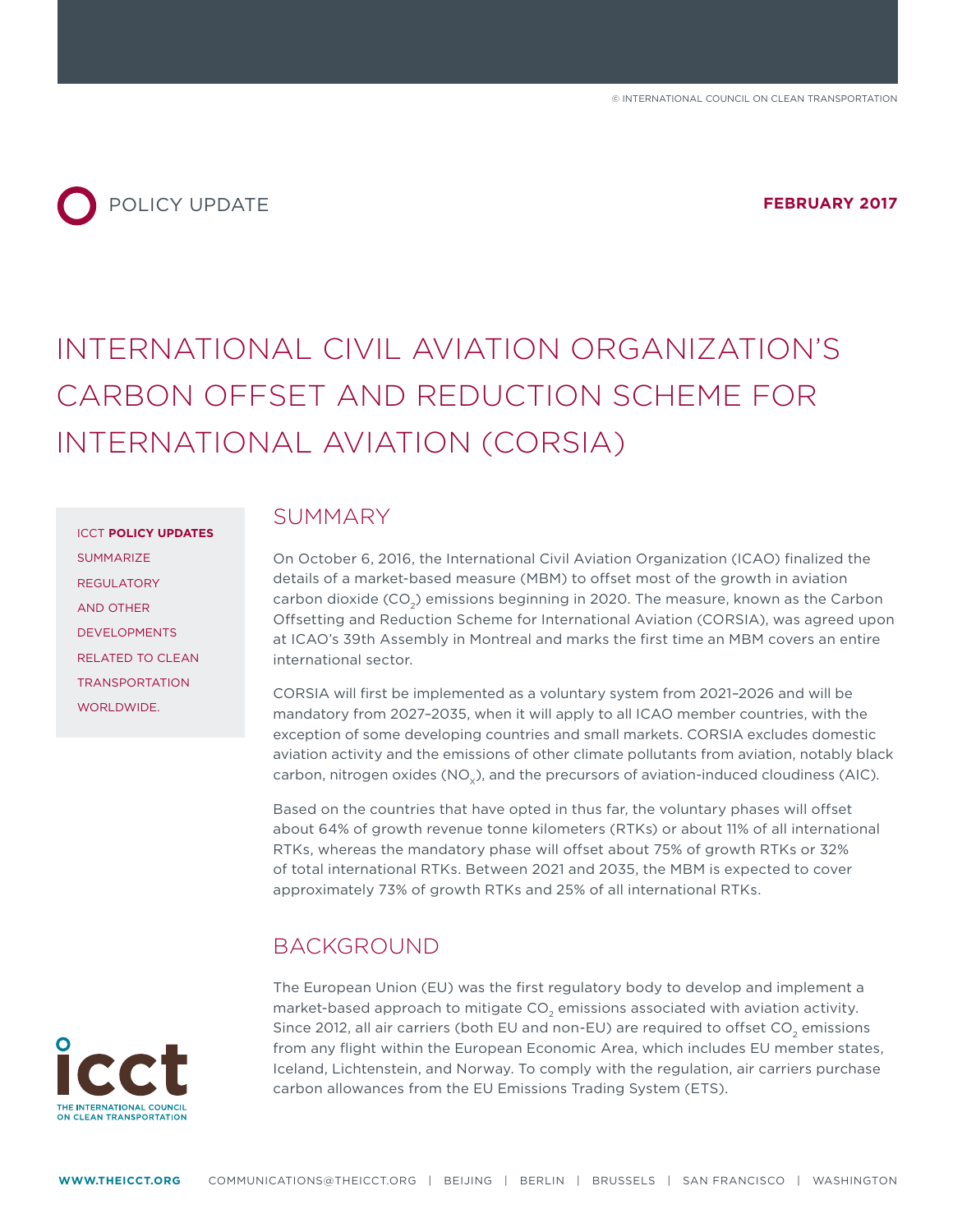ICAO, under pressure from the EU to establish a comprehensive international scheme to offset CO<sub>2</sub> emissions from aviation, committed during its 38th Assembly in 2013 to developing a policy to keep aviation CO<sub>2</sub> emissions at 2020 levels. To achieve carbonneutral growth (CNG) beginning in 2020, ICAO proposed implementing a "basket of measures," which would include improvements in operational efficiencies, advances in aircraft technology, and the use of low-carbon fuels. Any remaining emissions would be addressed through a carbon-offsetting scheme in the form of an MBM.

At ICAO's 39th Assembly in 2016, ICAO's 191 member states agreed to the terms of the MBM called CORSIA.<sup>1,2</sup> Under CORSIA, most air carriers will need to purchase carbon offsets for growth beyond 2020 levels of  $CO<sub>2</sub>$  emissions from international flights.

#### OVERVIEW OF CORSIA

ICAO's CORSIA aims to achieve CNG by mitigating aviation emissions above 2020 levels through the purchase of carbon offsets. Starting in 2021, the system will be implemented in three phases: voluntary pilot and first phases from 2021 to 2026, and then a mandatory second phase for states accounting for approximately 75% of traffic growth from 2027 to 2035. The mandatory phase is implemented through a dynamic approach whereby the ofsetting requirement for a given carrier transitions from the industry average to the growth rate of that airline, as detailed in Table 1.

| <b>Phase</b>       | Year          | <b>Countries Participating</b>                                                                                                                | <b>Offsetting approach</b> |
|--------------------|---------------|-----------------------------------------------------------------------------------------------------------------------------------------------|----------------------------|
| <b>Pilot Phase</b> | $2021 - 2023$ | Voluntary                                                                                                                                     | 100% sectoral              |
| Phase 1            | 2024-2026     | Voluntary                                                                                                                                     | 100% sectoral              |
| Phase 2            | 2027-2029     | All states whose market share<br>exceeds 0.5% or is within 90% of the<br>aggregate from largest to smallest.<br>SIDS, LDCs, and LLDCs exempt. | 100% sectoral              |
|                    | 2030-2032     |                                                                                                                                               | At least 20% individual    |
|                    | 2033-2035     |                                                                                                                                               | At least 70% individual    |

#### **Table 1.** Timeline for implementation of ICAO's CORSIA

The original measure, developed during the 38th Assembly, proposed a mandatory phase starting in 2021. To address concerns from less developed countries, the finalized measure pushed the mandatory second phase to 2027, adding two voluntary phases: a pilot phase from 2021–2023, and Phase 1 from 2024–2026. As of January 30, 2017, 66 member states, $3$  representing about 64% of global traffic as covered by CORSIA, have pledged their participation in the pilot phase. Countries choosing to opt in later may still do so, and any countries participating in the voluntary phases can later choose to opt out with 6 months' notice to ICAO.

<sup>1</sup> Several member states filed reservations against specific provisions of CORSIA and a related Assembly resolution. Within ICAO, reservations denote specific paragraphs of an Assembly resolution that member states disagree with and retain the rights to not implement nationally. Of these, reservations by India, which challenged the formulas that would be used to determine country exemptions when the mandatory phase begins in 2027, and by China, which questioned ICAO's authority to recommend binding guidelines on ofset quality, are notable. For further detail, see the following: ICAO, Uniting Aviation, Resolutions. http://www.icao.int/Meetings/a39/Pages/resolutions.aspx

<sup>2</sup> ICAO, Environment, Carbon Ofsetting and Reduction Scheme for International Aviation (CORSIA). <http://www.icao.int/environmental-protection/Pages/market-based-measures.aspx>

<sup>3</sup> ICAO is tracking the member states participating in the voluntary phase at ICAO, Environment, Carbon Offsetting and Reduction Scheme for International Aviation (CORSIA). [http://www.icao.int/](http://www.icao.int/environmental-protection/Pages/market-based-measures.aspx) [environmental-protection/Pages/market-based-measures.aspx](http://www.icao.int/environmental-protection/Pages/market-based-measures.aspx)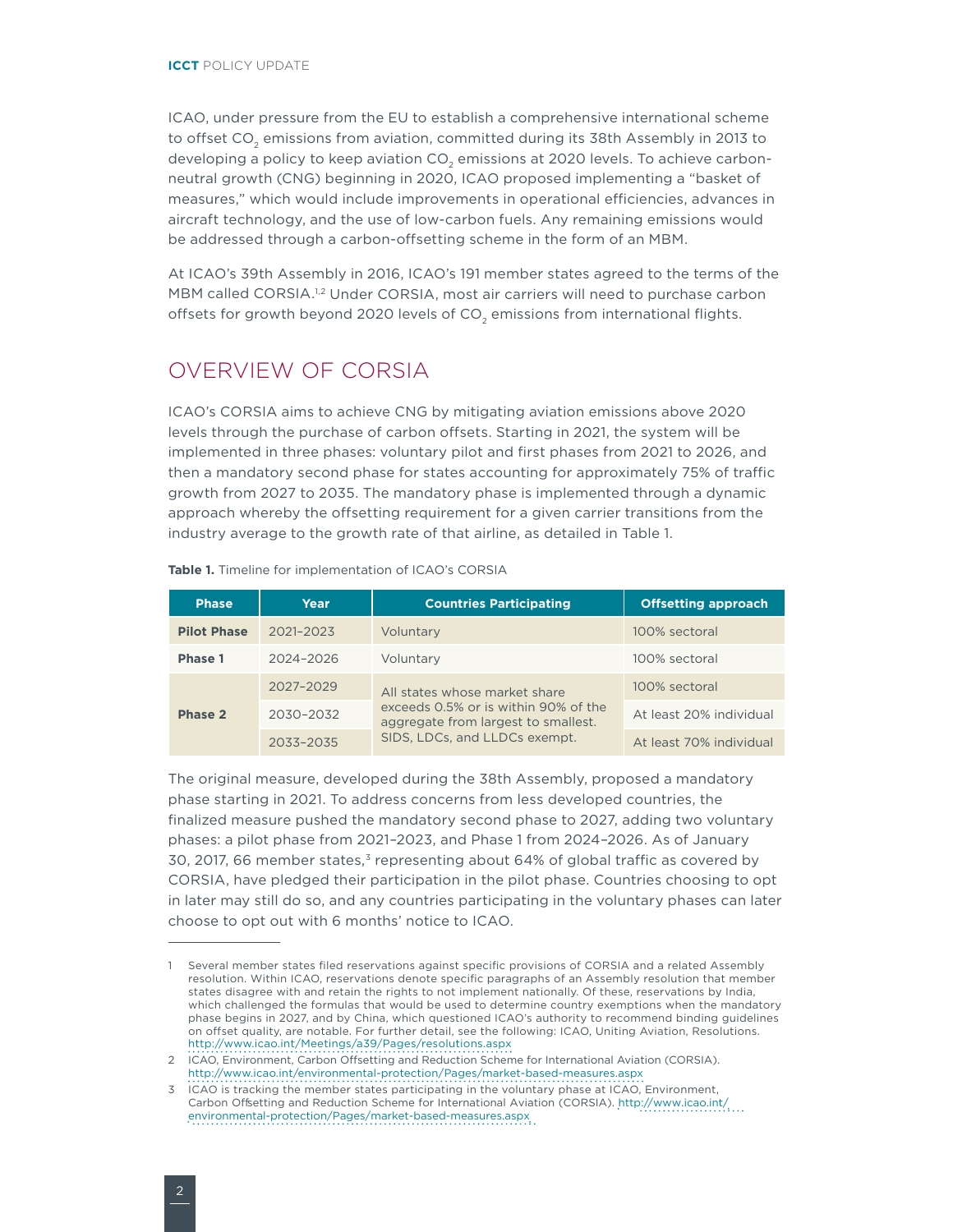The mandatory phase, starting in 2027, will apply to all member countries, with exceptions for developing countries and small markets. Small Island Developing States (SIDS), Least Developed Countries (LDCs), and Landlocked Developing Countries (LLDCs) will be exempt from the measure unless they choose to opt in. The same will hold true for countries whose 2018 global aviation activity market share is less than 0.5% of the global total or is not within the 90% cumulative share, from largest to smallest, of all international aviation activity in the form of RTKs.

The offsetting obligation will begin based on the sectoral growth rate, in which all air carriers purchase offsets for emissions that are consistent with the average emissions growth rate of the entire sector since 2020. Starting in 2030, the ofsetting obligation will transition to an individual approach, where unique air carriers offset some portion of their own individual growth since 2020. The timeline and approach for CORSIA is summarized in Table 1.

Starting in 2022, ICAO plans to review the measure every 3 years to make adjustments as necessary. A final review will take place in 2032, when ICAO will decide whether to extend CORSIA beyond 2035.

#### OVERALL COVERAGE

To date, 66 states currently opt in to the voluntary scheme. Based on those countries and the exemptions laid out in Phase 2, CORSIA will offset emissions from about 64% of international growth RTKs or 11% of all international RTKs in Phase 1, and 75% of international growth RTKs or about 32% of all international RTKs in Phase 2. [Figure](#page-2-0)  1 shows the full coverage of the measure from 2020–2035. Base activity (dark blue), calculated as the average of 2019 and 2020 international aviation activity, will not be covered by the measure. The light blue wedge represents exempt traffic to and from countries not covered under the system. The green wedge represents the international air traffic whose emissions would be offset by CORSIA.



<span id="page-2-0"></span>**Figure 1.** International RTK coverage of CORSIA based on current commitments.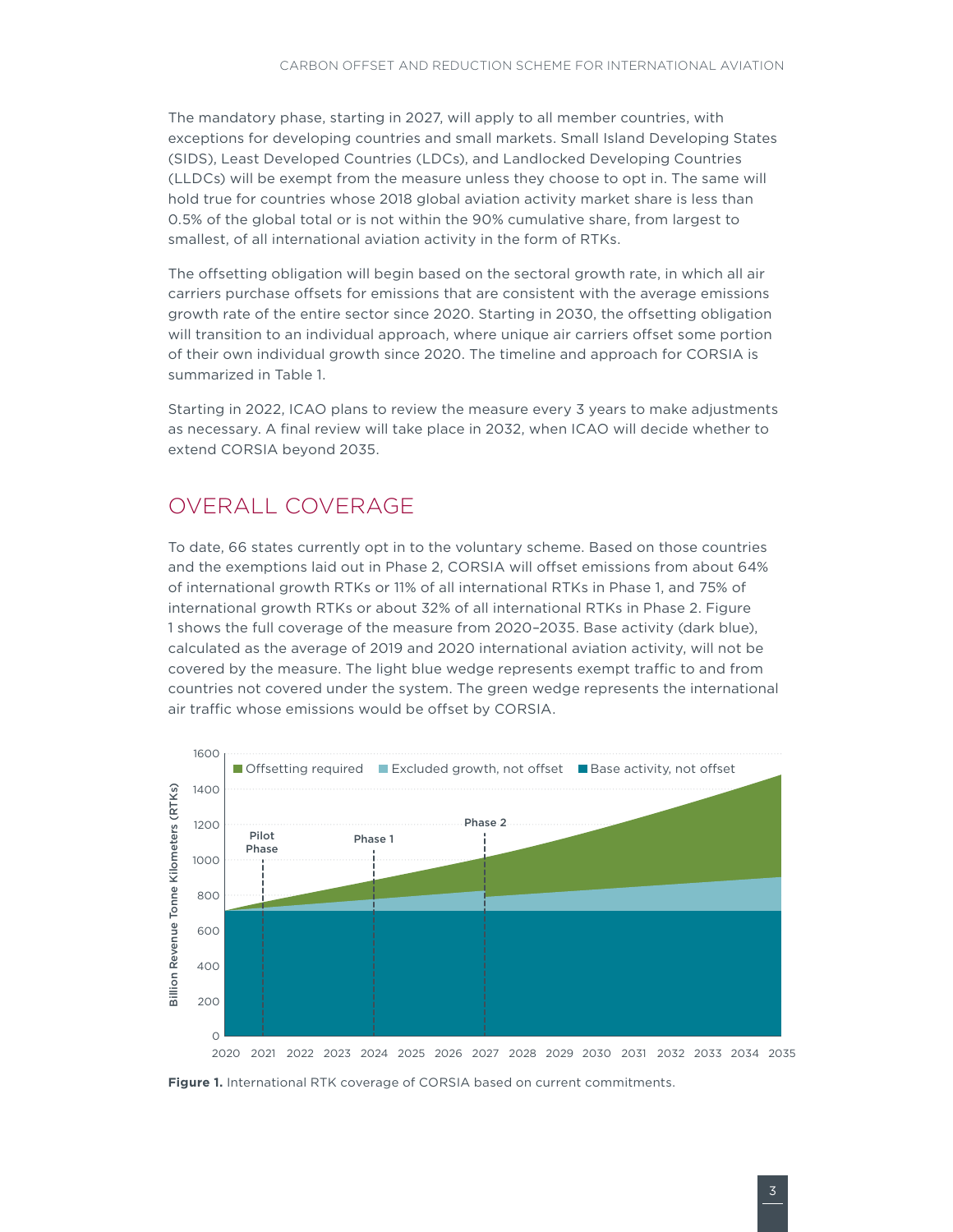During the mandatory phase, small markets (countries with less than 0.5% individual market share or that are outside of the 90% aggregate market share, from largest to smallest, of international aviation) and developing countries (SIDS, LDCs, LLDCs) are not required to participate in CORSIA. Despite the 90% aggregate threshold, CORSIA only reaches 75% coverage in Phase 2 due to exemptions and the route-based approach by which it will be implemented.<sup>4</sup> Because the measure includes a nonredistribution clause, the exempt RTKs are not covered by participating members.

Other minor exemptions include new entrants (start-up airlines that are excluded for the first 3 years or until annual emissions exceed 0.1% of total emissions in 2020, whichever comes first); aircraft operators whose international aviation activity emits less than 10,000 tonnes of CO<sub>2</sub> per year; aircraft with less than 5,700 kg of maximum takeoff mass; and humanitarian, medical and firefighting operations.

### EXPECTED IMPACT OF CORSIA

CORSIA establishes a framework under which airlines will purchase carbon credits from other sectors to offset most emissions above 2020 levels. Thus, the impact of the system on both net (in-sector emissions minus offsets) and absolute in-sector aviation emissions will depend on the criteria used to determine ofsets eligible for use under the system and, correspondingly, the cost of those offsets. Because those criteria are still under development, it is difficult to definitively assess the impact of this system on absolute emissions until the criteria are finalized.

The CORSIA approach could impact absolute aviation emissions if the direct ofsetting costs are high enough to promote further fuel efficiency improvements or to raise ticket prices enough to reduce demand.

One approach to estimating the effect of CORSIA on efficiency is to compare the direct costs imposed by CORSIA to the underlying cost of fuel. The cost of the ofsetting required by CORSIA depends on the price of ofsets, the year of implementation, the growth rate of a given airline, and the fraction of the ofsetting obligations based on the individual airline's growth, as opposed to the sectoral growth.

[Figure 2](#page-4-0) depicts a comparison of the direct offsetting costs for a typical international airline from 2021 to 2035 compared to the U.S. Energy Information Administration's (EIA's) projected fuel prices for several offset price scenarios.<sup>5</sup> The base case, shown as the bars in the chart, is estimated assuming that offset prices are equal to 2016 EU ETS futures with a 4% real price increase per year. The error bars show the low case (current certified emission reduction credits [CERs]; prices inflated by 4% real per year) and the high case (International Air Transport Association's [IATA's] low case, which is based on future emissions trading approaches and the assumption of \$15 to \$20/tonne offsets in 2035).

<sup>4</sup> Two factors explain the gap between the apparent 90% threshold and actual (75%) coverage. First, a country's share of traffic is determined not by all flights to and from the country, but by the traffic of air carriers registered to the country. This means that mid-size countries like South Africa and Brazil, where a large fraction of international traffic is carried by foreign airlines, may be exempt from CORSIA despite accounting for more than 0.5% of global traffic by departure. Second, to avoid competitive distortions once a country is exempt, all flights to and from exempt countries are also excluded regardless of where a carrier is registered. This "route-based approach" doubles the amount of uncovered traffic. For further details, see the following: Olmer, N., & Rutherford, D. (2016). Is carbon neutral growth on the horizon for aviation? That depends on your definition. http://theicct.org/blogs/staf[/MBM-carbon-neutral-growth-horizon-for-aviation](http://theicct.org/blogs/staff/MBM-carbon-neutral-growth-horizon-for-aviation)

<sup>5</sup> U.S. Energy Information Administration, Petroleum and other liquids. [http://tonto.eia.gov/dnav/pet/hist/](http://tonto.eia.gov/dnav/pet/hist/LeafHandler.ashx?n=PET&s=EMA_EPJK_PTG_NUS_DPG&f=A) [LeafHandler.ashx?n=PET&s=EMA\\_EPJK\\_PTG\\_NUS\\_DPG&f=A](http://tonto.eia.gov/dnav/pet/hist/LeafHandler.ashx?n=PET&s=EMA_EPJK_PTG_NUS_DPG&f=A)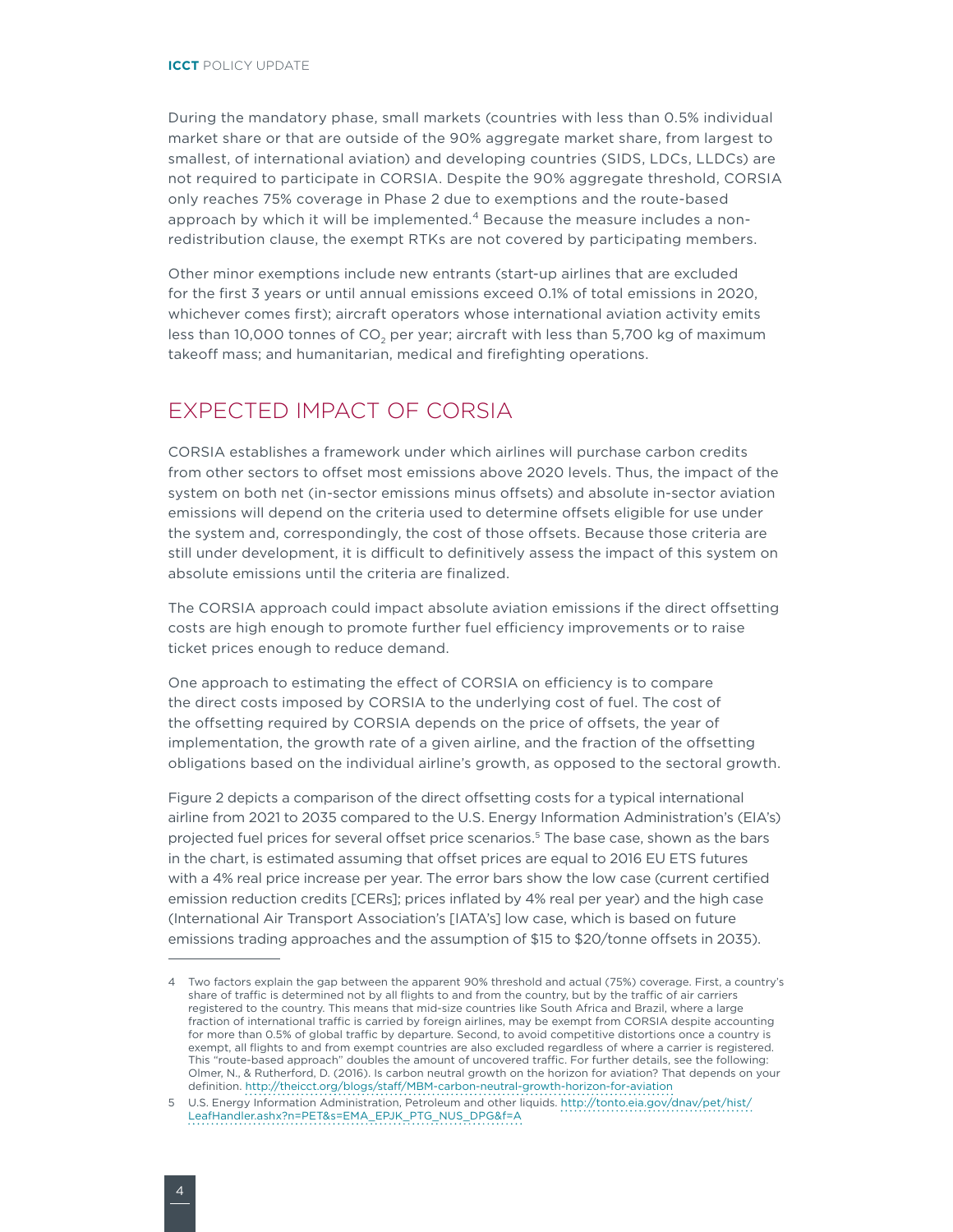

<span id="page-4-0"></span>Figure 2. Direct offsetting costs as a share of projected jet fuel prices, 2021 to 2035.

As the diagram shows, the direct costs of the CORSIA requirements for a typical carrier is dependent on offset costs, but they are expected to be small relative to the projected cost of fuel. The direct cost of CORSIA offsetting for airlines is projected to be 0.4% (0.03% to 0.9%) of fuel prices in 2025, rising to 1.1% (0.1% to 2%) and 2.4% (0.2% to 4.6%) of fuel costs in 2030 and 2035, respectively. The increase in direct costs to airlines over time is primarily a function of the shift from a sectoral to an individual approach, under which airlines are required to offset a larger fraction of their own emissions growth, rather than that of the sector as a whole.

These costs are significantly less than the underlying price volatility of jet fuel, shown in [Figure](#page-5-0) 3. In this graph, the mean ofsetting costs (depicted as bars in [Figure](#page-4-0) 2) are added to the projected price of jet fuel after 2021, when CORSIA will take efect. Relative both to future projected fuel prices (blue dotted line) and historical fuel price volatility (solid blue line), direct costs to airlines should be low. Consequently, it is unlikely that CORSIA will provide a significant incentive for airlines to improve their fuel efficiency above and beyond that already achieved in response to fuel prices alone.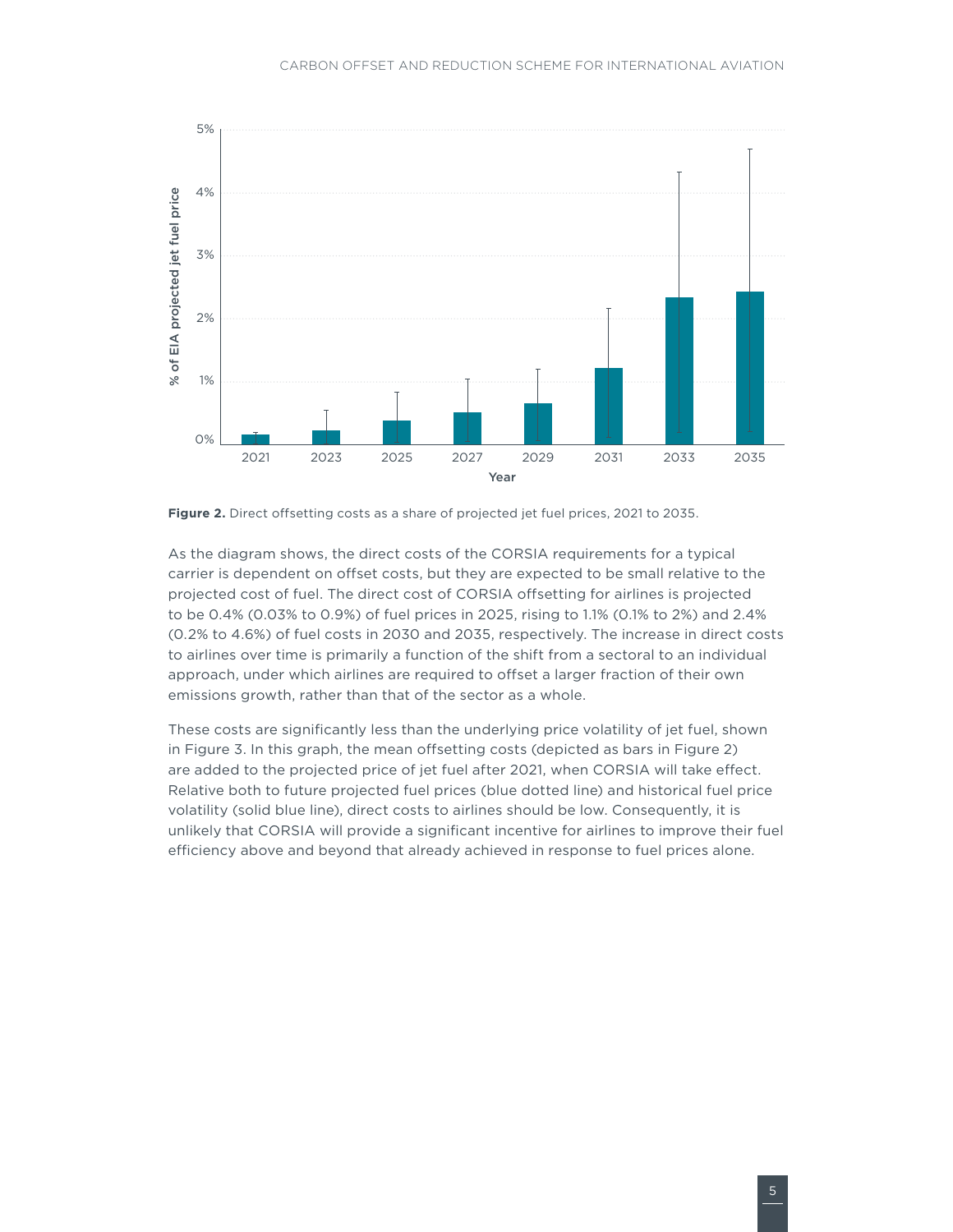

<span id="page-5-0"></span>Figure 3. Comparison of direct offsetting costs vs. projected fuel prices.

Fuel costs typically account for approximately one third of an airline's overall operating costs. A linear regression of real fuel prices vs. operating costs of U.S. airlines using Airlines for America data from 1978 through 2008 suggests that fuel should account for 27% and 39% of total operating costs in 2021 and 2035, respectively.<sup>6</sup> Combined with the information summarized in [Figure 2](#page-4-0), the average direct cost of the CORSIA requirements imposed on airlines will be negligible before 2030, reaching 0.9% of total operating costs in 2035. Assuming these costs are passed along to the consumer, it is unlikely that travel demand will be afected.

#### IMPLEMENTATION

To ensure that emissions are properly offset, ICAO intends to establish standard and recommended practices governing the types of ofsets allowed along with simplified monitoring, reporting, and verification (MRV) procedures by 2018. Individual member states are required to set up more detailed MRV procedures, including the establishment of an emissions registry by 2019. Although it is each member state's responsibility to establish and implement its MRV system, ICAO pledges to support members through seminars and trainings starting in 2017. As part of the MRV system, each member state must report annual emissions from international aviation activity by air carrier to its own registry, which is then reported to ICAO's consolidated central registry. Every 3 years, air carriers are required to reconcile their ofsetting requirements, with the first cycle occurring from 2021–2023. To comply, air carriers must gain credits in the form of emissions units (1 unit equals 1 tonne of  $CO<sub>2</sub>$ ) by buying valid offsets or credits through a carbon market, such as the EU ETS.

<sup>6</sup> Airlines for America, A4A Quarterly passenger airline cost index: U.S. passenger airlines. http://airlines.org/data/a4a-quarterly-passenger-airline-cost-index-u-s-passenger-airlines/